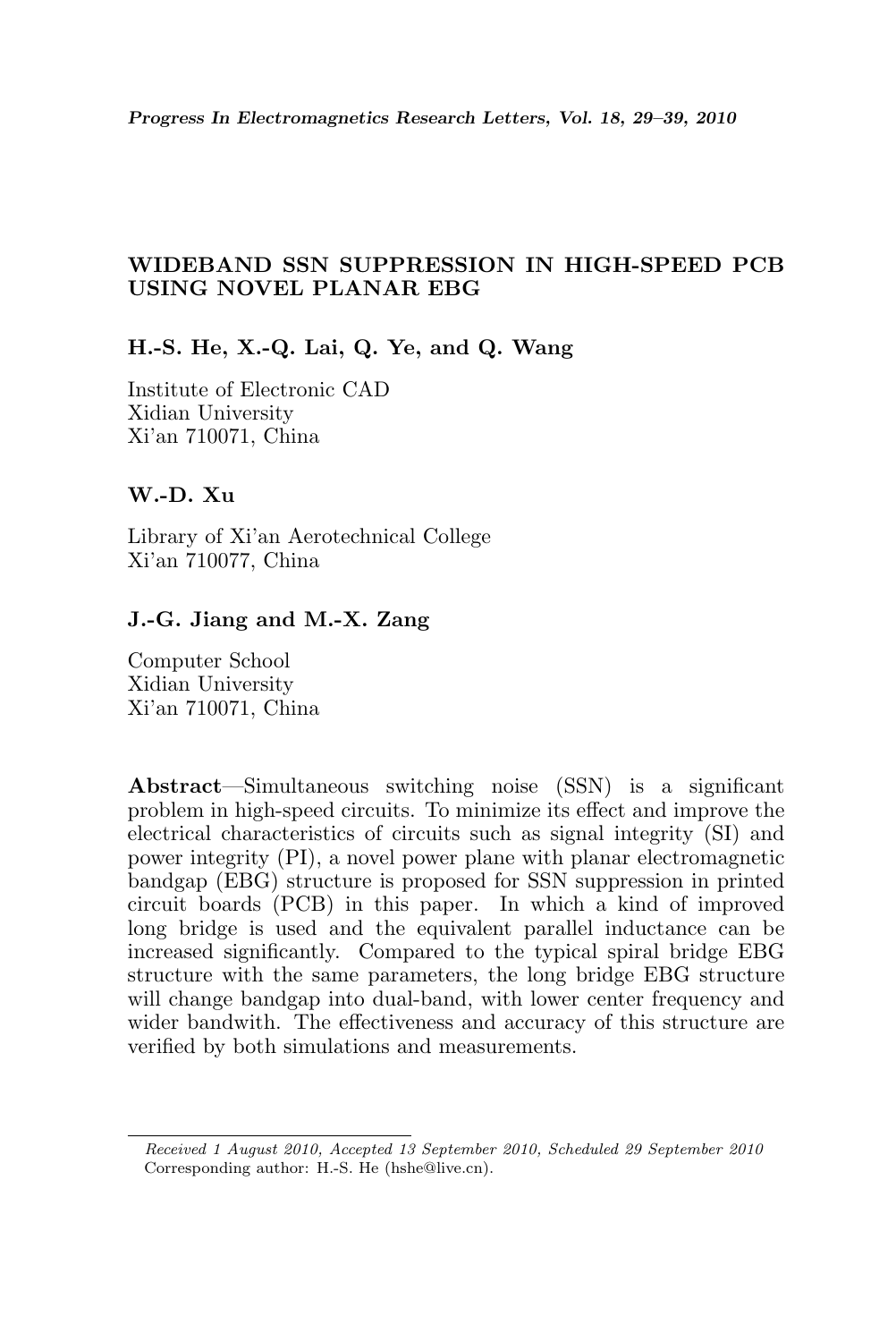#### 1. INTRODUCTION

Today's very large scale integrate circuit is widely used in high-speed systems. Signal integrity (SI) problems, power integrity (PI) issues have become more and more significant in circuit design. In printed circuit boards (PCB), the integrated chips often have thousands of gates to switch in high frequency, and undesirable simultaneous switching noise (SSN) is produced, which is harmful for the PI of the circuit. Therefore, research on new effective approaches to mitigating SSN in high-speed PCB is attracting considerable attention.

As a kind of effective method for noise suppression, electromagnetic bandgap (EBG) structures has been studied very extensive. It is used in an antenna to improve the performance of the antenna for suppression of surface waves [1], such as increasing antenna gain and reducing back lobe radiation. Because of restrictions, such as size, the EBG structure has still been hardly applied to the traditional highspeed circuit.

In this paper, the research is focused on how to improve the EBG structure for 200 MHz–2 GHz SSN suppression in high-speed PCB. A novel wideband planar EBG with long bridge is put forward. This novel structure can decrease the center frequency and broaden the bandwidth of the stopband. Simulations and measurements are performed to verify the suppression of surface waves. Good performances are observed.

This paper is organized as follows. Section 2 the typical planar EBG structure with spiral bridge is briefly investigated, and its accurate equivalent circuit model is discussed. The long bridge structure is proposed and researched in Section 3. The results of simulations and measurements are given in Section 4. Lastly, the conclusions are given in Section 5.



Figure 1. Survey view of a simple spiral bridge EBG structure.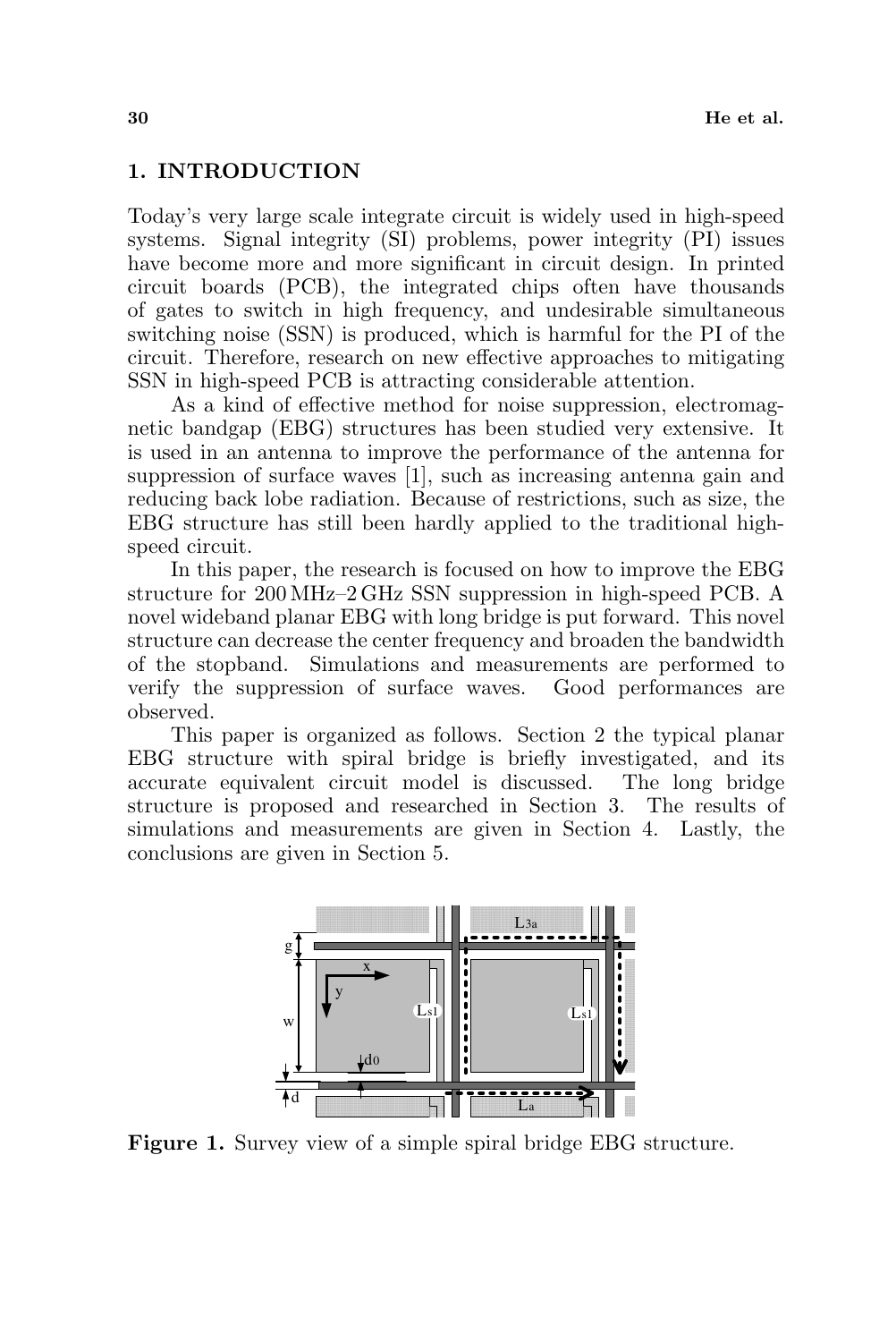

Figure 2. Section view of planar EBG structure.

# 2. TYPICAL PLANAR EBG STRUCTURE

A typical planar EBG with simple spiral bridge structure is known as a kind of generally used EBG structure [2], shown in Figure 1 and Figure 2. The metallic square patches are periodically distributed on the dielectric surface, and each two adjacent patches are connected by narrow metallic bridges.

The size of a typical planar EBG structure is much smaller than the wavelength. It can be analyzed by using lumped impedance parameters. When an electromagnetic wave is transmitted along x or y direction in the high impedance surface of the EBG, induced current in the metallic surface will be created and flow from a metallic patch into another by a bridge, which is equivalent to an inductor. Charge is accumulated in the adjacent patch edge, which is equivalent to a capacitor. Thus, the planar EBG structure can be simply expressed as an LC parallel equivalent circuit, where  $L$  and  $C$  are the equivalent inductor and equivalent capacitor respectively.

In the epsilon neighborhood of the center frequency, an EBG structure exhibits high impedance characteristics and suppresses transmission of any electromagnetic wave in the range of the bandgap. The equivalent capacitance C and equivalent inductance L are related to many parameters. For the square shape patch, which is commonly used as an example, the geometry parameters are denoted as  $(w, a, g, d, d_0, t, t_0, \varepsilon_r, \mu_0, \varepsilon_0)$ , where w is the side of the patch unit, a is the unit cell period  $(a = w + g)$ , g is the distance between adjacent patches, d is the width of metallic bridge,  $d_0$  is the distance between the patch and bridge, t and  $\varepsilon_r$  are the thickness and relative permittivity of the dielectric,  $t_0$  is thickness of the copper foil, and  $\mu_0$  and  $\varepsilon_0$  are the magnetic permeability and permittivity in vacuum. This structure has same characteristic along both  $x$  direction and  $y$ direction. Thus, the accurate equivalent  $C$  and  $L$  can be given as follows.

(1) As shown in Figure 2, the accurate equivalent capacitance is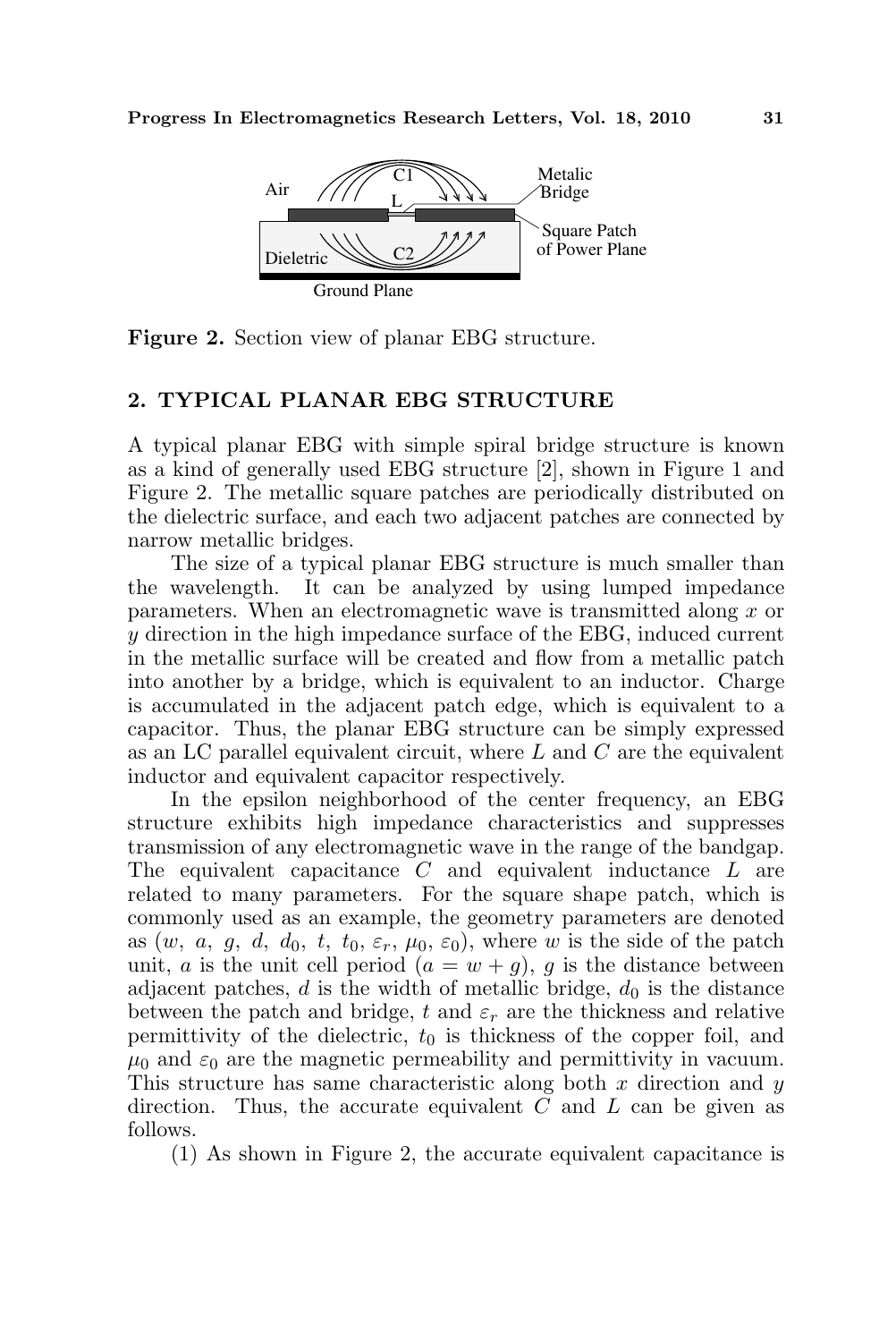given by the following expression:

$$
C = C_1 + C_2 \tag{1}
$$

While  $C_1$  is the gap capacitance in the air,  $C_2$  is the gap capacitance in the dielectric. Based on the boundary property, we obtain the following [3]:

$$
C_1 = \frac{\varepsilon_0 w}{\pi} a \cosh\left(\frac{a}{g}\right) \tag{2}
$$

This equation is available for the air without boundary, but it is not suitable for the dielectric with metal ground boundary. Thus,  $C_2$ is derived as follows:  $\overline{a}$ 

$$
C_2 = \frac{\varepsilon_0 \varepsilon_r w}{\pi} \text{acosh}\left[\frac{\sinh(\frac{\pi a}{4t})}{\sinh(\frac{\pi g}{4t})}\right] \tag{3}
$$

Therefore, the total equivalent  $C$  has the following form:

$$
C = \frac{\varepsilon_0 w}{\pi} \text{acosh}\left(\frac{a}{g}\right) + \frac{\varepsilon_0 \varepsilon_r w}{\pi} \text{acosh}\left\{\frac{\sinh[\frac{\pi(w+g)}{4t}]}{\sinh[\frac{\pi g}{4t}]} \right\} \tag{4}
$$

(2) The main element involved in the equivalent inductance are the self inductance  $L_{s1}$  of the self bridge of each cells, and he self inductance  $L_{s2}$  of the bridge of between adjacent cells. The spiral bridge structure shown in Figure 1 is the simplest case with only one straight self bridge. Accordingly, it is assumed that the length of the self bridge is equal to w approximately. we obtain the following  $[4]$ :

$$
L_{s1} = \frac{\mu_0 w}{2\pi} \left[ \ln \left( \frac{w}{d + t_0} \right) + \frac{1}{2} \right] \tag{5}
$$

Then, as shown in Figure 1, the  $L_{s2}$  between adjacent cells can be simply as a parallel structure with two parts, one is a bridge with a length a, and the other is a bridge with a length  $3a$ . The  $L_{s2}$  can be given as following:

$$
L_{s2} \approx L_a \parallel L_{3a}
$$
  
=  $\left\{ \frac{\mu_0 a}{2\pi} \left[ \ln \left( \frac{a}{d+t_0} \right) + \frac{1}{2} \right] \right\} \parallel \left\{ 3 \cdot \frac{\mu_0 a}{2\pi} \left[ \ln \left( \frac{a}{d+t_0} \right) + \frac{1}{2} \right] \right\}$   
=  $\frac{3}{4} \cdot \frac{\mu_0 a}{2\pi} \left[ \ln \left( \frac{a}{d+t_0} \right) + \frac{1}{2} \right]$   
=  $\frac{3\mu_0 a}{8\pi} \left[ \ln \left( \frac{a}{d+t_0} \right) + \frac{1}{2} \right]$  (6)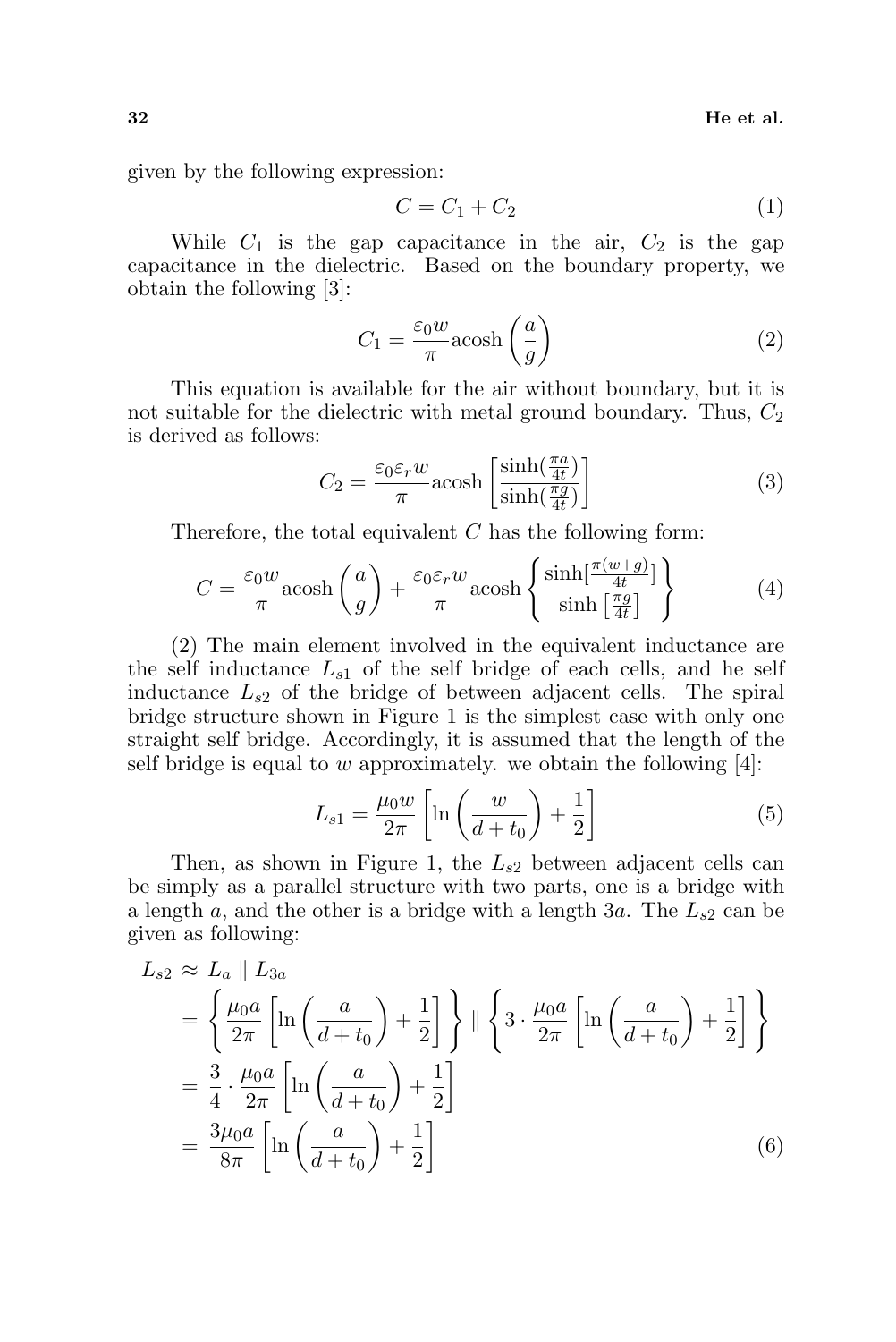#### Progress In Electromagnetics Research Letters, Vol. 18, 2010 33

Therefore, the total equivalent  $C$  has the following form:

$$
L = 2 \cdot L_{s1} + L_{s2}
$$
  
=  $\frac{\mu_0 w}{\pi} \left[ \ln \left( \frac{w}{d + t_0} \right) + \frac{1}{2} \right] + \frac{3\mu_0 a}{8\pi} \left[ \ln \left( \frac{a}{d + t_0} \right) + \frac{1}{2} \right]$  (7)

The parallel resonance of a perfect high impedance surface EBG is equivalent to perfect magnetic conductor (PMC). In the equivalent circuit model, the surface impedance of EBG structure is expressed by (8), where  $\omega = 2\pi f$  is the angular frequency:

$$
Z_{surface} = \frac{j\omega L}{1 - \omega^2 LC} \tag{8}
$$

Then, the stopband is determined by the lower corner frequency  $f_L$ , the upper corner frequency  $f_H$ , and the center frequency  $f_0$ . The center frequency and the relative bandwidth are given by the Equations  $(9)$  and  $(10)$  respectively  $[5]$ :

$$
f_0 = \frac{f_H + f_L}{2} = \frac{1}{2\pi\sqrt{LC}}
$$
 (9)

$$
\Delta BW = \frac{f_H - f_L}{f_0} = 2\frac{f_H - f_L}{f_H + f_L} \sim \sqrt{\frac{L}{C}} \cdot \sqrt{\frac{\varepsilon_0}{\mu_0}}
$$
(10)

However, the relative bandwidth of the planar EBG structure is still not wide enough in lower frequency. This effect will be more obvious in particular when the center frequency is lower. To solve the problem, many researchers have conducted in-depth research to broaden its bandwidth by changing physical parameters. However, some drawbacks exist in these methods for SSN suppression. Physical size had to be increased and it's thus more difficult to be used in a high-speed PCB. Therefore, the primary concern is to offer larger bandwidth while controlling EBG physical size as much as possible.

#### 3. IMPROVED LONG BRIDGE STRUCTURE

Therefore, based on the deep analysis of lumped model [6], a process for increasing series inductance is used, and the long bridge EBG structure is put forward, as shown in Figure 3.

It can be seen that an improved long bridge is used in the power plane. For increasing the inductance between the patches, this bridge is used in the gaps between each row of patches, and each row are connected with the long bridge in different side. Thus an additional series inductor will be put between adjacent patches along the  $x$ direction. Series inductance are added in traditional typical planar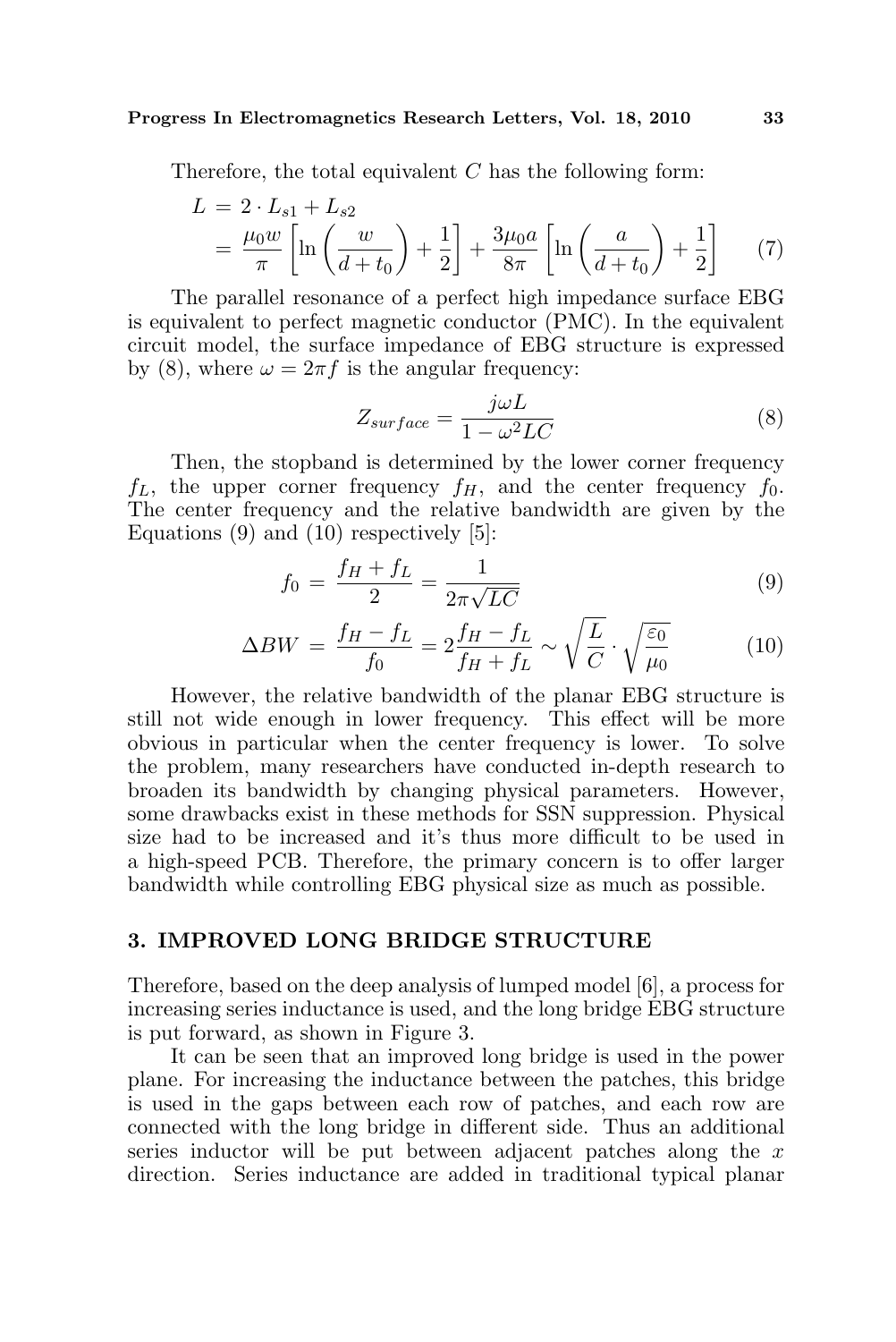

Figure 3. Long bridge structure of EBG.

EBG by the long bridge. The inductance between adjacent patches along the  $x$  direction is increased. For example, if the patches array consist of  $m \times n$  unit cells (Figure 3), the long bridge in each period could be separate into one bridge with a length  $n \cdot a$ , and two bridges with a length  $a/2$ . Then, the inductance of the long bridge in each period can be given by the following expression, where  $u$  is width of the long bridge:

$$
L_{u1} = \frac{n a \mu_0}{2\pi} \left[ \ln \left( \frac{n a}{u + t_0} \right) + \frac{1}{2} \right] + \frac{a \mu_0}{2\pi} \left[ \ln \left( \frac{\frac{a}{2}}{u + t_0} \right) + \frac{1}{2} \right] \tag{11}
$$

Therefore, the finally improved equivalent inductance between two adjacent patches A and B can be given as  $L_{new} = (n+1)L_{s1} + L_{u1}$ . And we can also use spiral bridge or L-bridge [7] or S-bridge [8] between patches in the same row to increase the inductance additionally, the center frequency of main stopband will be much lower and a wider relative bandwidth will be obtained according to Equations (9) and (10). And it can be useful for the SSN suppression which is mainly from very low frequency up to 2 GHz.

Although series inductance between adjacent patches along the straight y direction will not be increased. The size of the long bridge EBG structure will be much smaller, and we can make up a deficiency by mixed EBG with different structure direction or optimization of the circuit design.

Furthermore, because of the distribution capacitance of the long bridge, another bandgap will be produced. It can be seen that the distribution capacitance of the long bridge between patch *A* and patch B is a segment with the length w and width u, we can set  $w' = \sqrt{wu}$ , according to Equation (4), the equivalent capacitance of the new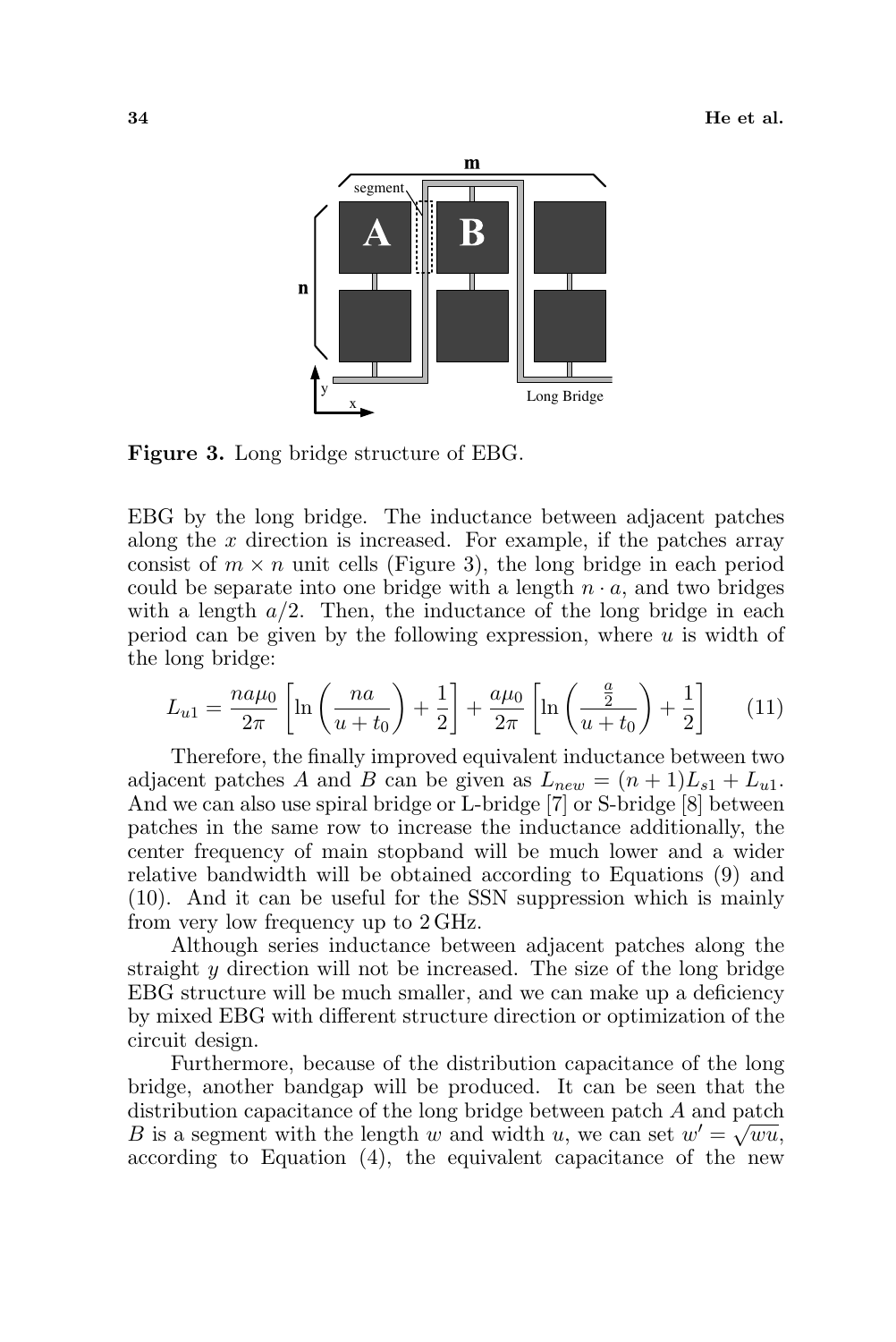stopband can be deduced as follows:

$$
C_{new} = \frac{\varepsilon_0 w'}{\pi} \text{acosh}\left(\frac{w' + d_0}{d_0}\right) + \frac{\varepsilon_0 \varepsilon_r w'}{\pi} \text{acosh}\left\{\frac{\sinh\left[\frac{\pi(w' + d_0)}{4t}\right]}{\sinh\left[\frac{\pi d_0}{4t}\right]}\right\} (12)
$$

However, the inductance between patch A and the segment of long bridge and the inductance between the segment of long bridge and patch B are not equal, so the new bandgap will be produced by the overlapping of multi-band.

## 4. SIMULATION AND MEASUREMENT VERIFICATION

As shown in Figure 4, to demonstrate the effectiveness of the improved long bridge EBG based on the conclusion deduced in Section 3, a typical long bridge planar EBG with the direction  $17.4 \text{ mm} \times 17.4 \text{ mm}$ consisting of  $6 \times 6$  unit cells is designed as a reference. The substrate dielectric is FR4 with a relative permittivity of 4.4 and a loss tangent of 0.02. The thickness of the substrate is 0.4 mm and the thickness of the copper foil  $t_0$  is 0.035 mm. The corresponding parameters are  $w = 2.5$  mm, and  $q = 0.4$  mm. Then, two kind of planar EBG with the long bridge was fabricated with the width of the long bridge  $u = d = 0.1$  mm and the the distance  $d_0 = 0.15$  mm. One uses straight bridge between patches in each row (Figure 6), the other uses L shape bridge between patches in each row with the length  $w$ . All the width of L-bridge and straight bridge are the same.



Figure 4. EBG isolation test for SSN suppression.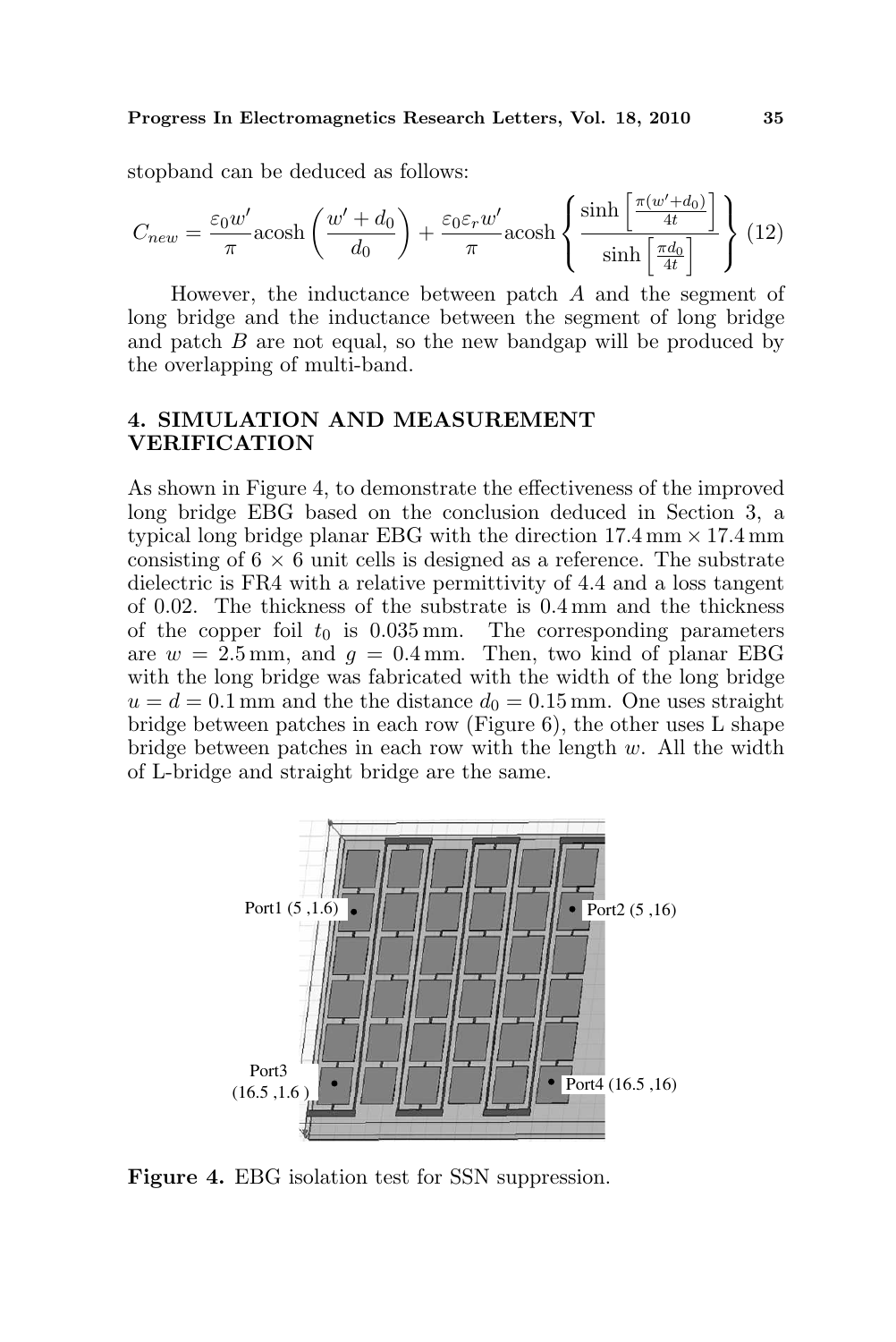Finally, for the reference, a spiral bridge EBG mentioned in Figure 1 is also fabricated with the same parameters, but the width should be  $w' = 2.4 \text{ mm}$ , and the the distance should be  $d'_0 = 0.1 \text{ mm}$ ,  $g'_0 = 0.3$  mm in x direction. So the period a of these EBG structures are the same. According to all the equations above,we can conclude the following results in Table 1.

Finite element analysis (Ansoft HFSS) are performed after calculation, the simulated S parameters  $(S_{21}, S_{43}, S_{41})$  of the three different structures can be obtained, which are shown in Figures 5–7.

From the curves shown in Figure 5, as −30 dB as the measure standard,the single stopband of the typical spiral bridge planar EBG structure is ranging from 5.8 to 7.9 GHz, but from the curves shown in Figure 6 and Figure 7, the long bridge structure has dual stopband, and the results are all given in Table 2.

|                                       | (pF)  | $\mathrm{mH})$ | $J_{0}$<br>(GHz) | $\sqrt{L/C}\cdot\sqrt{\varepsilon_0/\mu_0}$ |
|---------------------------------------|-------|----------------|------------------|---------------------------------------------|
| Long bridge<br>(with straight bridge) | 0.135 | 21.204         | 2.973            | 1.051                                       |
| Long bridge<br>(with L-bridge)        |       | $0.135$ 32.282 | 2.41             | 1.297                                       |
| Traditional<br>with spiral bridge)    | 0.112 | 4.97           | 6.32             | 0.511                                       |

Table 1. Calculation result of main bandgap.



Figure 5. Simulated S parameters of spiral bridge EBG structures.



Figure 6. Simulated S parameters of long bridge EBG structures with straight bridge in each row.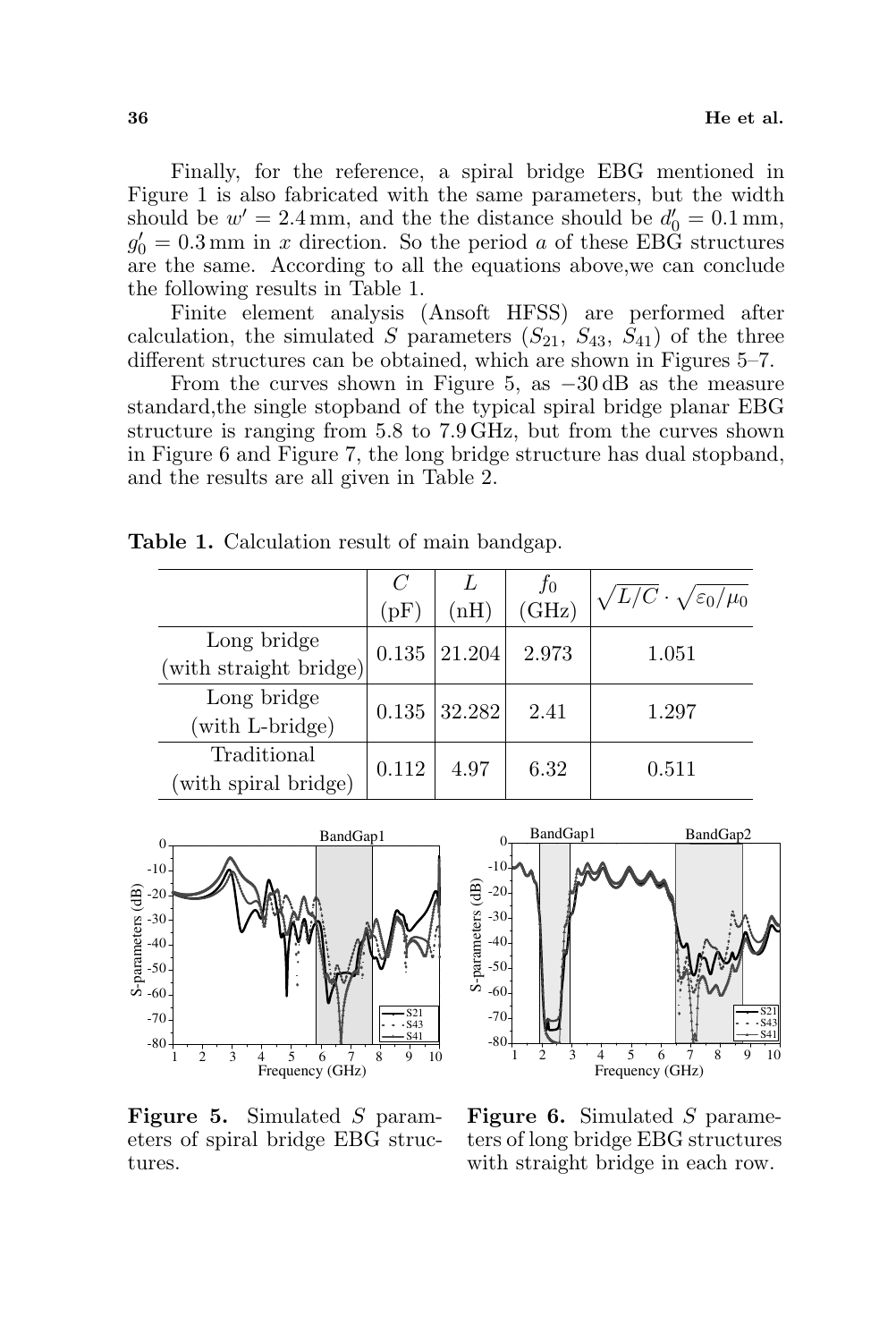

Figure 7. Simulated S parameters of long bridge EBG structures with L-bridge in each row.



Figure 8. Measured S parameters of long bridge EBG structures with L-bridge in each row.

|                                     | $f_L$<br>(GHz) | $f_H$<br>(GHz) | fо<br>(GHz) | BW<br>(GHz) | $\Delta BW$ |
|-------------------------------------|----------------|----------------|-------------|-------------|-------------|
| Traditional<br>(with spiral bridge) | 5.8            | 7.9            | 6.85        | 2.1         | 30.7%       |
| Long bridge                         | 1.92           | 2.92           | 2.42        | 1           | 41.6%       |
| (with straight bridge)              | 6.48           | 8.86           | 7.67        | 2.38        | 31%         |
| long bridge                         | 1.22           | 1.82           | 1.52        | 0.6         | 39.5%       |
| (with L-bridge)                     | 4.1            | 5.69           | 4.9         | 1.59        | 32.4%       |

Table 2. Test results.

From Table 2, we can see the simulation results of bandgap 1 of each structure are closely matching the calculation results in Table 1. The center frequency  $f_0$  of main stopband is decreased from 6.85 GHz to 2.42 GHz and 1.52 GHz, and the relative bandwidth is increased from 30.7 % to 41.6% and 39.5%, which is approximately 130% increase. And it also can be observed that the total bandgap of the spiral bridge EBG is 2.1 GHz, and the total bandgap of the long bridge structure are 3.38 GHz (straight bridge) and 2.19 GHz (L-bridge) respectively, that means both the relative bandwidth and the total bandwidth are increased with a lower center frequency. If it is optimized, bandgap characteristics can be further improved.

Finally, to verify the availability of the long bridge structure, a test board with the parameters mentioned above is made, with the L-bridge between patches in each row. Then another two boards with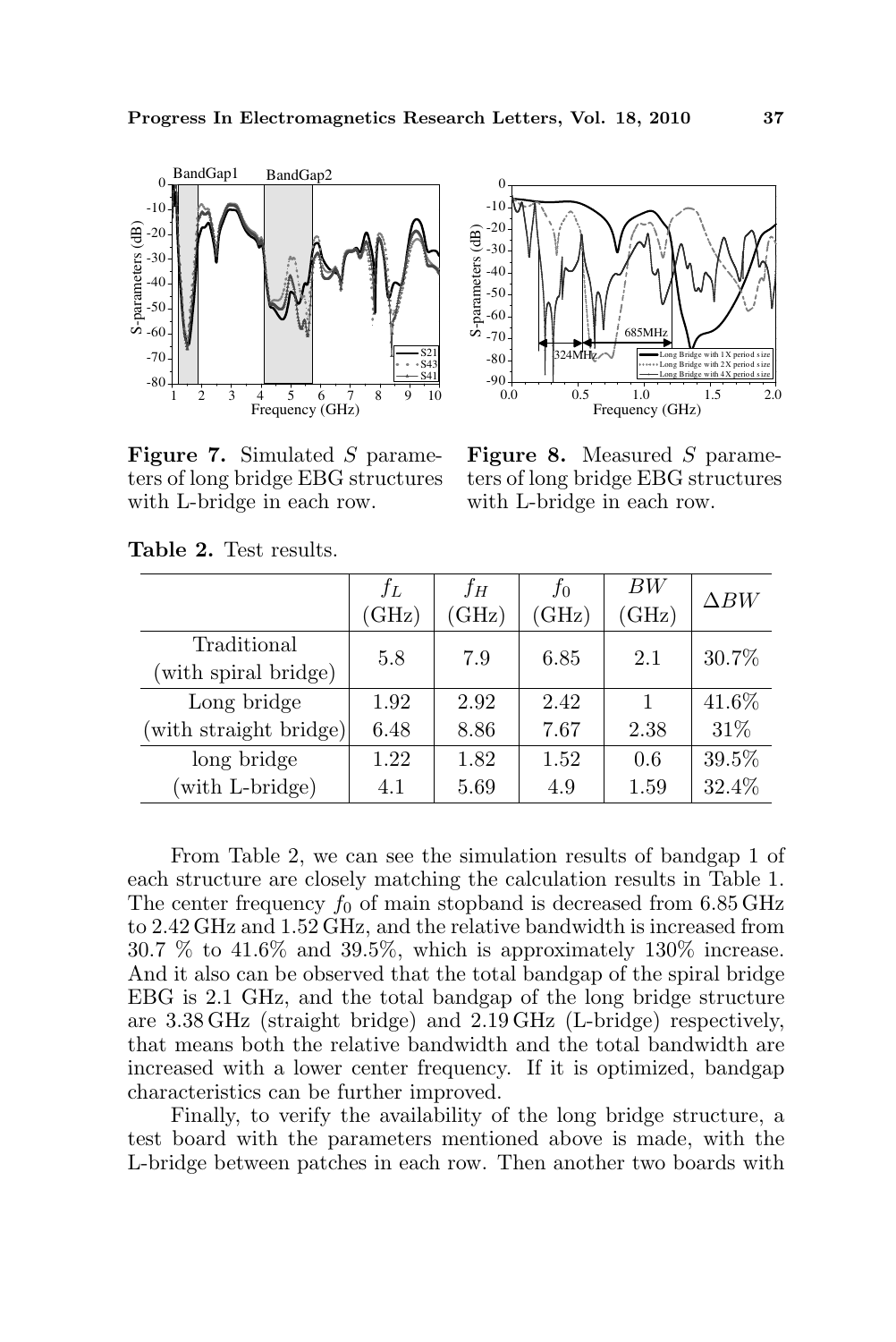twice period size  $(w = 5 \text{ mm}, q = 0.8 \text{ mm}, u = d = 0.2 \text{ mm}, \text{ and}$  $d_0 = 0.3$  mm) and four times period size ( $w = 10$  mm,  $q = 1.6$  mm,  $u = d = 0.4$  mm, and  $d_0 = 0.6$  mm) are also made, and the low frequency comparison of measured results for are given in Figure 8. As can be seen, the measured  $S_{21}$  filtering characteristic are in good agreement with the simulation results in Figure 7, and the center frequency will be much lower when the period size increases, the lower corner frequency can be nearly 200 MHz while the period size of unit cell increased to four times. The stopband can cover 200 MHz– 2 GHz frequency with much smaller structure size than the structure size  $(a = 30 \,\mathrm{mm})$  in [7,8]. Consequently, it needs smaller room and cause lesser SI problem, these are very useful for low frequency noise suppression, and the long bridge EBG structure can be implemented in real applications for power noise suppression and DC IR drop.

## 5. CONCLUSION

In this paper, a novel compact planar EBG structure with long bridge is presented for SSN suppression. Compared to the typical planar EBG with spiral bridge structure with the same period size, the long bridge structure can produce dual stopband, and increases the relative bandwidth to nearly 130%, with a significant decrease of the center frequency of the both two stopband. And the center frequency will be much lower when the period size increases. It is not only an effective method for improving the bandwidth of the EBG structure, but also an effective isolation structure which can overcome the drawback of planar EBG. The unit can also be optimized by mixed with spiral bridge or ferrite film [9] or high-k dielectrics [10] to gain better suppression ripples. Therefore, the long bridge structure is very useful for SSN suppression in high-speed PCB. It's a structure that provides a very effective solution for noise suppression in the range of GHz applications.

## ACKNOWLEDGMENT

This work was supported by Key Lab of High-speed Circuit Design and EMC, Ministry of Education in China.

## REFERENCES

1. Mahdi Moghadasi, S., A. R. Attari, and M. M. Mirsalehi, "Compact and wideband 1-D mushroom-like EBG filters," Progress In Electromagnetics Research, Vol. 83, 323–333, 2008.